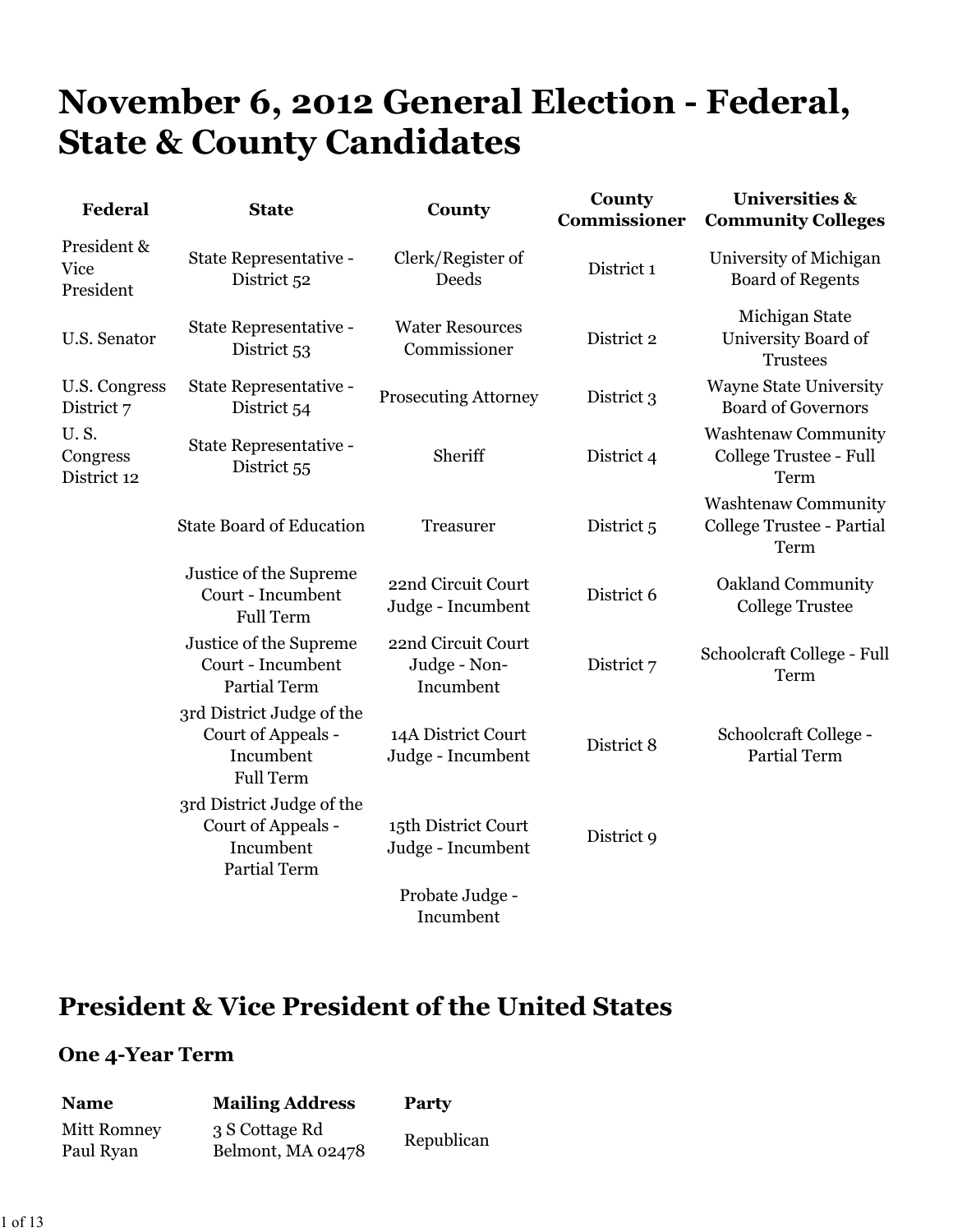| <b>Barack Obama</b><br>Joe Biden                       | 5046 S Greenwood Ave<br>Chicago, IL 60615   | Democratic        |
|--------------------------------------------------------|---------------------------------------------|-------------------|
| Virgil H. Goode, Jr. 90 E Church St<br>James N. Clymer | Rocky Mount, VA 24151                       | U.S. Taxpayers    |
| Jill Stein<br>Cheri Honkala                            | 17 Trotting Horse Ln<br>Lexington, MA 02421 | Green             |
| Ross C. Anderson<br>Luis Rodriguez                     | 418 Douglas St<br>Salt Lake City, UT 84102  | Natural Law Party |

# **U.S. Senator**

#### **One 6-Year Term**

| <b>Name</b>             | <b>Mailing Address</b>                    | Party             |
|-------------------------|-------------------------------------------|-------------------|
| Pete Hoekstra           | 1454 Cimmoran Dr<br>Holland, MI 49423     | Republican        |
| Debbie Stabenow         | PO Box 4945<br>East Lansing, MI 48826     | Democratic        |
| <b>Scotty Boman</b>     | 4877 Balfour Rd<br>Detroit, MI 48224      | Libertarian       |
| Richard A. Matkin       | 30 W Harry Ave<br>Hazel Park, MI 48030    | U.S. Taxpayers    |
| <b>Harley Mikkelson</b> | 3122 W Caro Rd<br>Caro, MI 48723          | Green             |
| John D. Litle           | 2763 Arrowwood Trl<br>Ann Arbor, MI 48105 | Natural Law Party |

# **Representative in U.S. Congress - District 7**

| <b>Name</b>          | <b>Mailing Address</b>                     | <b>Party</b> |
|----------------------|--------------------------------------------|--------------|
| Tim Walberg          | PO Box 1362<br>Jackson, MI 49204           | Republican   |
| Kurt Richard Haskell | 4305 Pointe Aux Peaux<br>Newport, MI 48166 | Democratic   |
| Ken Proctor          | 111 W Needmore Hwy<br>Charlotte, MI 48813  | Libertarian  |
| Richard E. Wunsch    | 8410 Riverside<br>Brooklyn, MI 49230       | Green        |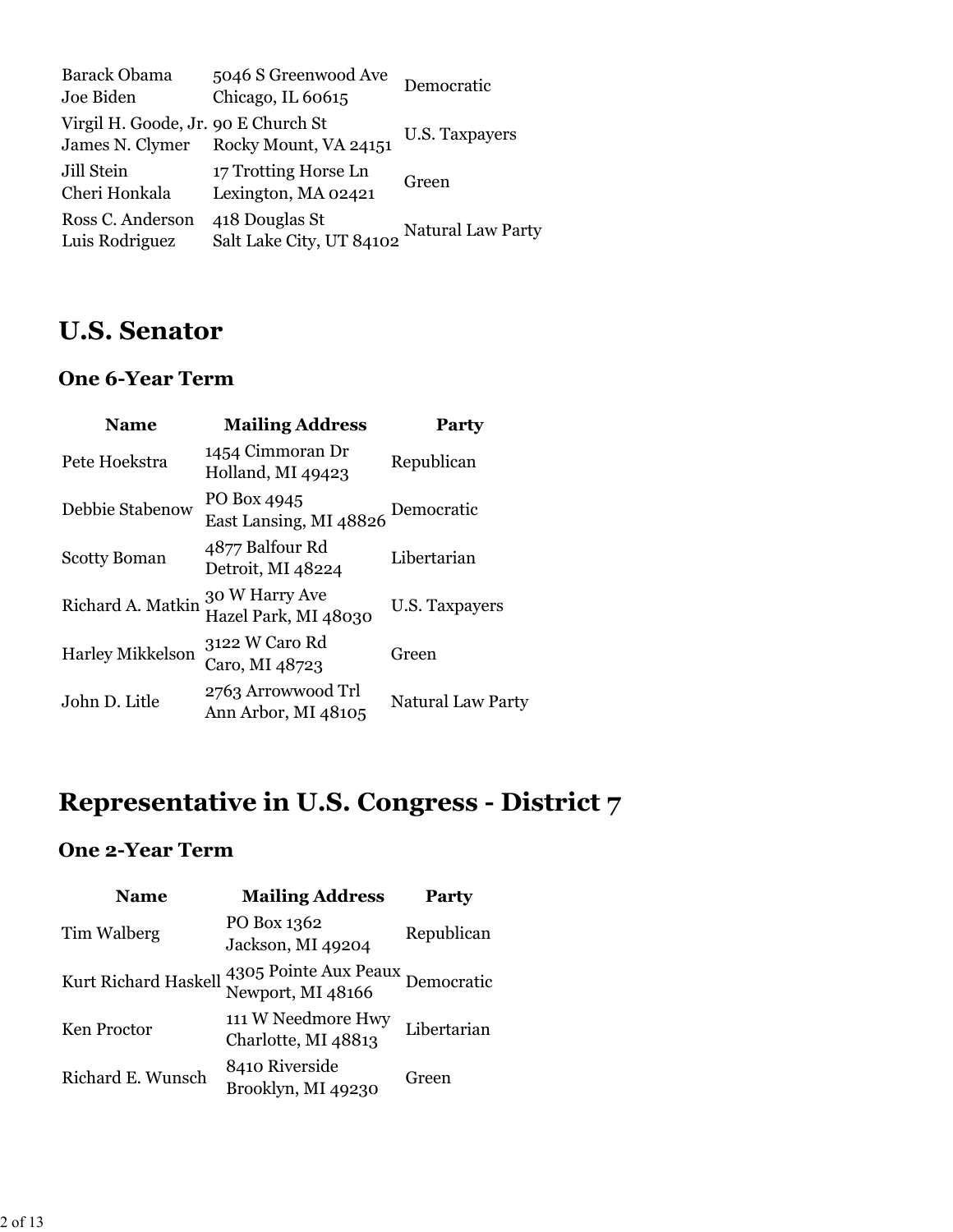# **Representative in U.S. Congress - District 12**

### **One 2-Year Term**

| <b>Name</b>      | <b>Mailing Address</b>                                                  | Party      |
|------------------|-------------------------------------------------------------------------|------------|
| Cynthia Kallgren | PO Box 755<br>Trenton, MI 48183                                         | Republican |
| John D. Dingell  | 5208 Royal Vale Ln<br>Dearborn, MI 48126 Democratic                     |            |
|                  | Richard J. Secula 8802 Thorntree Dr<br>Grosse Ile, MI 48138 Libertarian |            |

# **State Representative - District 52**

#### **One 2-Year Term**

| <b>Name</b> | <b>Mailing Address</b>                                                | Phone | E-mail                                                                                 | <b>Party</b> |
|-------------|-----------------------------------------------------------------------|-------|----------------------------------------------------------------------------------------|--------------|
| Mark Ouimet |                                                                       |       | 3502 River Pines Dr. $734-663-0927$ mco3502@comcast.net Republican Ann Arbor, MI 48103 |              |
|             | Gretchen Driskell <sup>320</sup> N. Ann Arbor St.<br>Saline, MI 48176 |       | 734-255-2707 gretchen470@yahoo.com Democratic                                          |              |

# **State Representative - District 53**

#### **One 2-Year Term**

| <b>Name</b>                                                                    | <b>Mailing Address</b>                     | <b>Phone</b> | E-mail                                         | Party |
|--------------------------------------------------------------------------------|--------------------------------------------|--------------|------------------------------------------------|-------|
| Jeff Irwin                                                                     | 2542 Bellwood<br>Ann Arbor, MI 48104       |              | 734-834-7152 jeffmirwin@gmail.com Democratic   |       |
| John J. Spisak                                                                 | 2704 Radcliffe Ave.<br>Ann Arbor, MI 48104 |              | 734-645-0067 ilspisak@sbcglobal.net Republican |       |
| Thomas Edward Partridge 2120 Pauline Blvd. #307 734-972-3685 N/A<br>(Write-In) | Ann Arbor, MI 48103                        |              |                                                | N/A   |

# **State Representative - District 54**

| <b>Name</b> | <b>Mailing Address</b>                                          | <b>Phone</b> | E-mail                           | <b>Party</b> |
|-------------|-----------------------------------------------------------------|--------------|----------------------------------|--------------|
|             | B <sub>5</sub> 8 <sub>5</sub> Durham Ct.<br>Ypsilanti, MI 48198 |              | 734-483-5033 rutledge@wccnet.edu | Democratic   |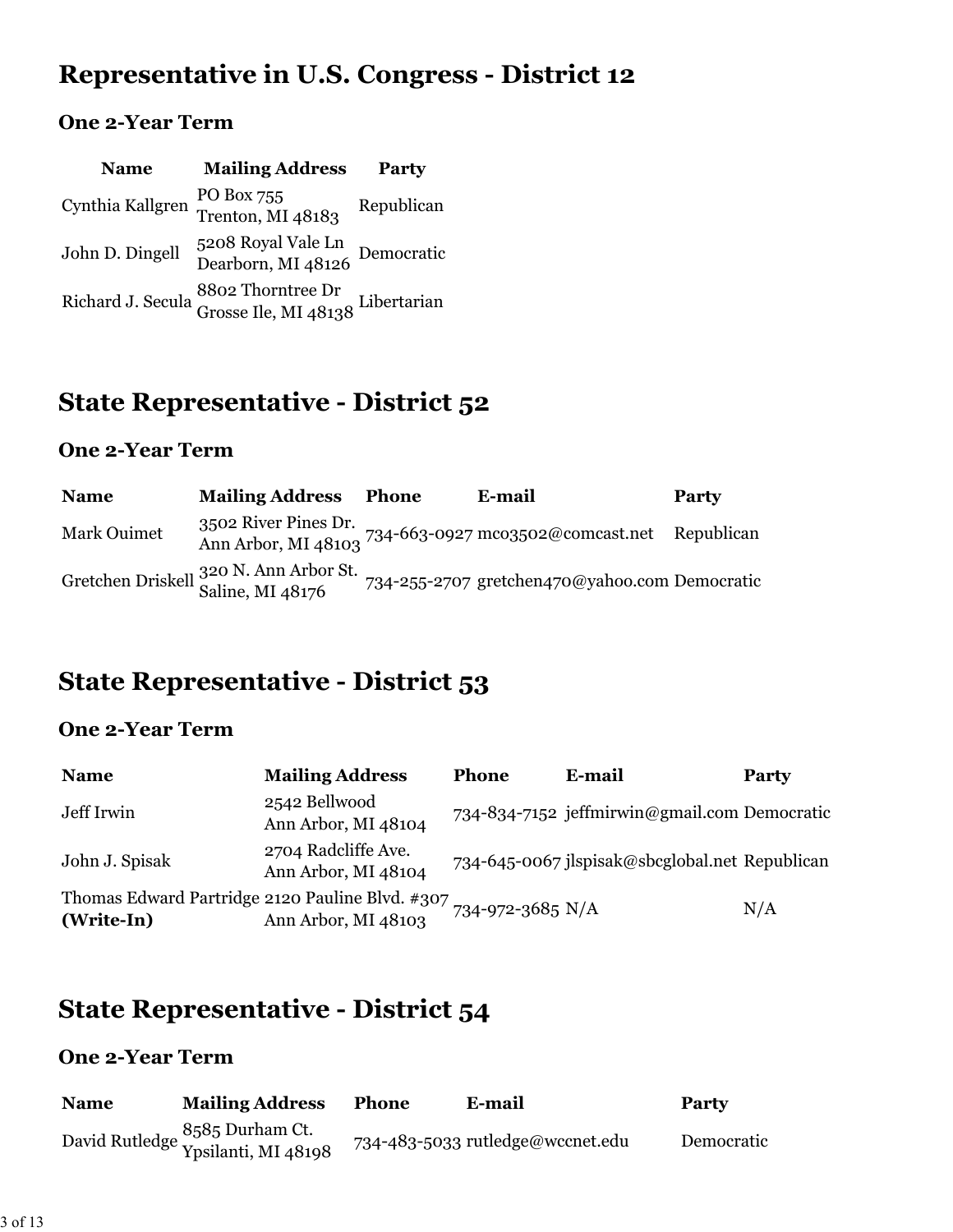Bill Emmerich 8021 Lake Crest Drive<br>Ypsilanti, MI 48197 734-922-3797 elect.emmerich@gmail.com Republican Sean Haggard 760 Lowell #10 **(Write-In)**  $\gamma$ oo Lowen #10<br>Ypsilanti, MI 48197 313-515-6372 N/A N/A

# **State Representative - District 55**

#### **One 2-Year Term**

| <b>Name</b> | <b>Mailing Address</b>                                  | <b>Phone</b>     | E-mail                                                                            | Party      |
|-------------|---------------------------------------------------------|------------------|-----------------------------------------------------------------------------------|------------|
| Owen Diaz   | 45 East Lewis Ave.<br>Milan, MI 48160                   | 734-645-7289 N/A |                                                                                   | Republican |
| Adam Zemke  | P.O. Box 8147                                           |                  | Ann Arbor, MI 48107 734-645-3186 zemkeforstaterepresentative@gmail.com Democratic |            |
|             | David A. McMahon 6640 Willis Rd.<br>Ypsilanti, MI 48197 |                  | 734-483-1494 david_mcmahon_7@hotmail.com                                          | Green      |

### **State Board of Education**

#### **Two 8-Year Terms**

| <b>Name</b>         | <b>Mailing Address</b>                       | <b>Party</b>   |
|---------------------|----------------------------------------------|----------------|
| Todd A. Courser     | 3110 Murphy Lake Rd<br>Silverwood, MI 48760  | Republican     |
| Melanie A. Kurdys   | 2267 Preserve Blvd<br>Portage, MI 49024      | Republican     |
| Michelle Fecteau    | 15885 Rosemont<br>Detroit, MI 48223          | Democratic     |
| Lupe Ramos-Montigny | 977 Waltham Ave SE<br>Grand Rapids, MI 49546 | Democratic     |
| Andy LeCureaux      | PO Box 1033<br>Hazel Park, MI 48030          | Libertarian    |
| Karen Adams         | 6274 Tischer Rd<br>Lake Odessa, MI 48849     | U.S. Taxpayers |
| Gail M. Graeser     | 990 W 48th St<br>Fremont, MI 49412           | U.S. Taxpayers |
| Candace R. Caveny   | PO Box 1043<br>Lapeer, MI 48446              | Green          |
| Dwain Reynolds III  | 725 Perch Cove Ct<br>Middleville, MI 49333   | Green          |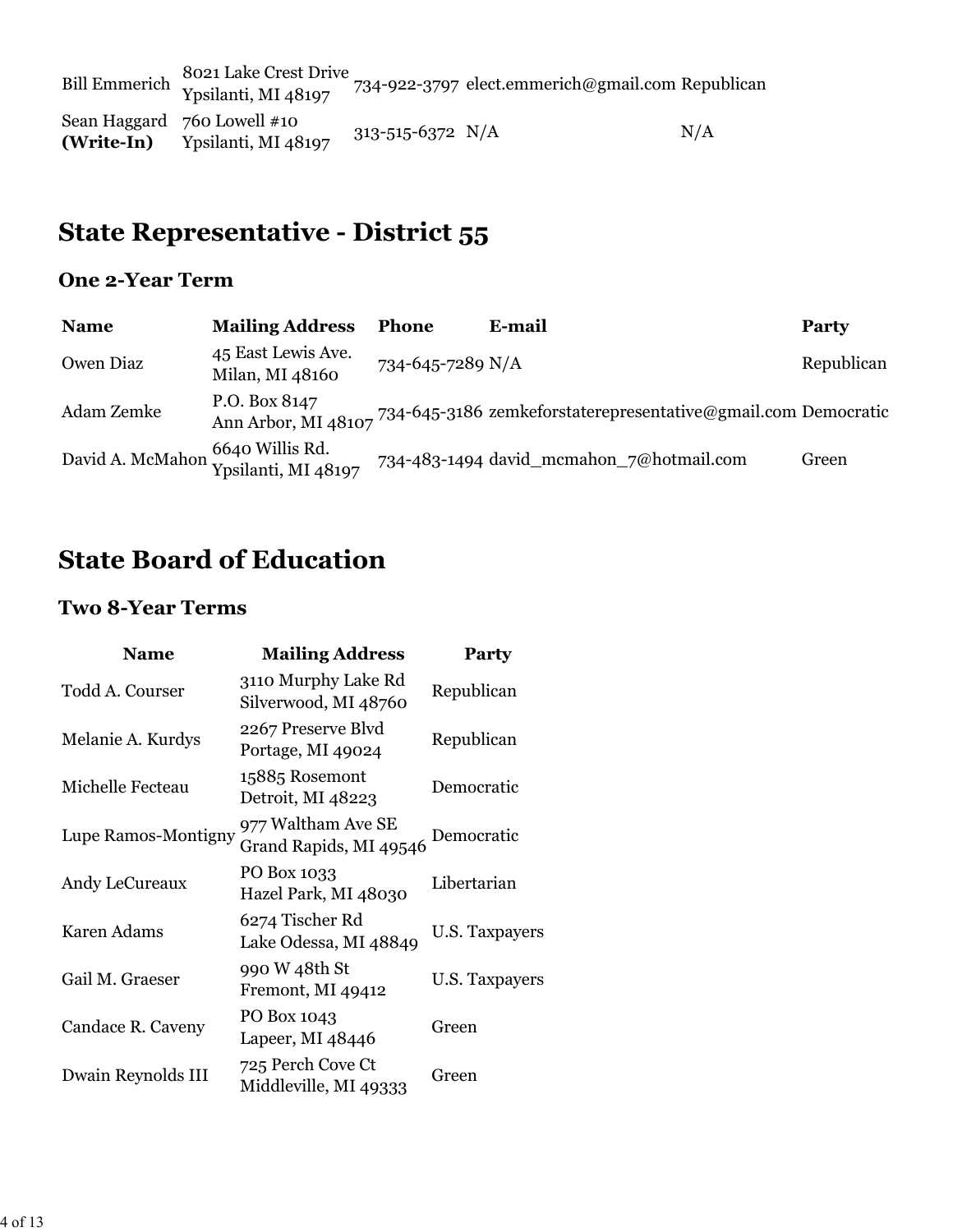# **Justice of the Supreme Court - Incumbent Full Term**

#### **Two 8-Year Terms**

#### **Name**

Doug Dern Connie Marie Kelley Stephen Markman (INCUMBENT) Bridget Mary McCormack Kerry L. Morgan Colleen O'Brien Bob Roddis

# **Justice of the Supreme Court - Incumbent Partial Term ending 01/01/15**

### **1 Position**

**Name** Mindy Barry Shelia Johnson Brian Zahra (INCUMBENT)

# **3rd District Judge of the Court of Appeals - Incumbent Full Term**

#### **Three 6-Year Terms**

**Name**

Jane M. Beckering (INCUMBENT) Bill Murphy (INCUMBENT) Douglas B. Shapiro (INCUMBENT)

# **3rd District Judge of the Court of Appeals - Incumbent Partial Term ending 01/01/15**

#### **One Position**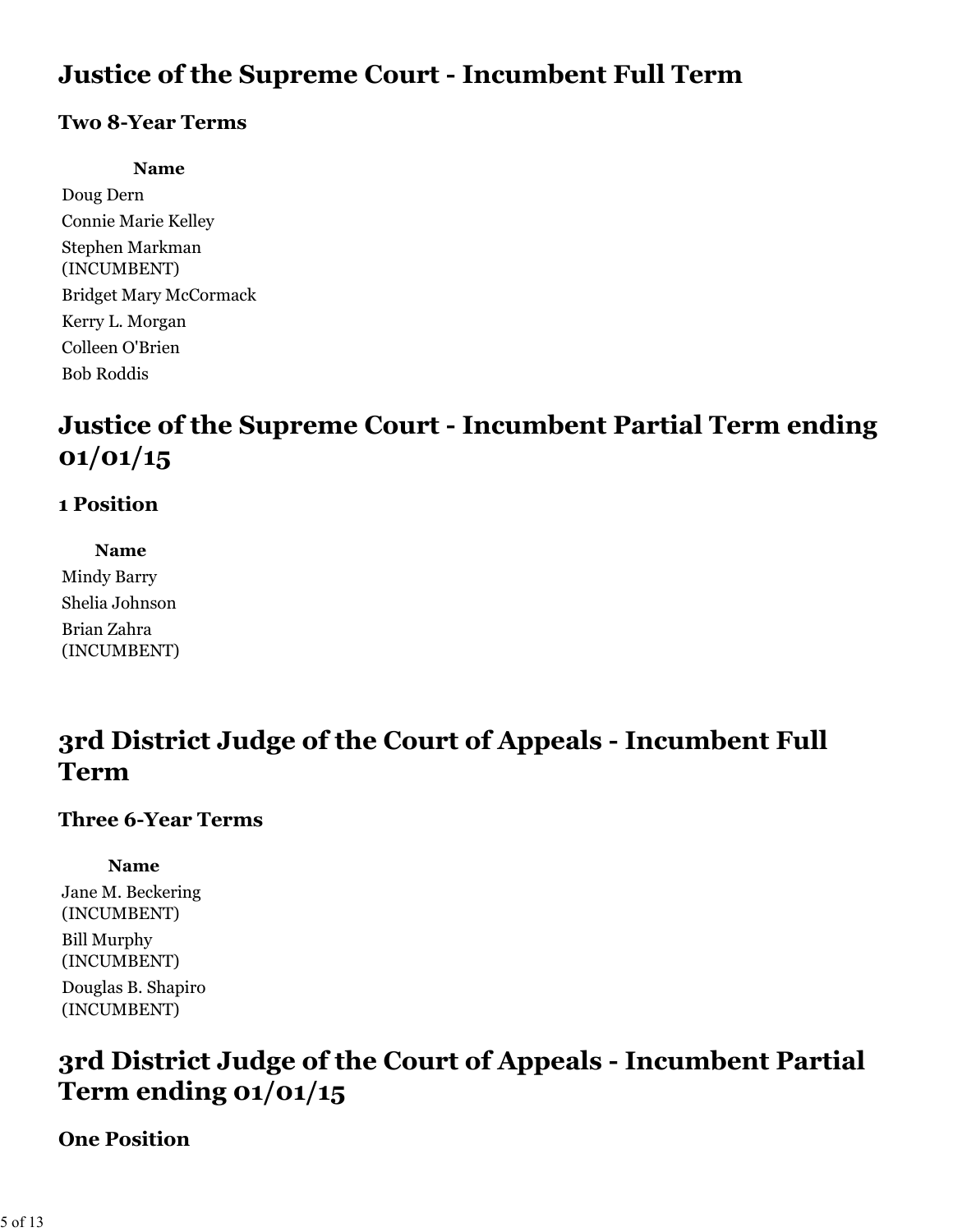# **County Clerk/Register of Deeds**

#### **One 4-Year Term**

| <b>Name</b>                                                              | <b>Mailing Address</b>                      | <b>Phone</b> | E-mail                                        | Party |
|--------------------------------------------------------------------------|---------------------------------------------|--------------|-----------------------------------------------|-------|
| Lawrence Kestenbaum $\frac{1726 \text{ W}}{\text{Ann Arbor}}$ , MI 48103 |                                             |              | 734-769-7388 kestenbaum@gmail.com Democratic  |       |
| <b>Stanley F. Watson</b>                                                 | 3756 Bridle Pass Ct.<br>Ann Arbor, MI 48108 |              | 734-904-6003 stanfwatson@gmail.com Republican |       |

### **County Water Resources Commissioner**

#### **One 4-Year Term**

| <b>Name</b> | <b>Mailing Address Phone</b>                                                                  | E-mail | <b>Party</b> |
|-------------|-----------------------------------------------------------------------------------------------|--------|--------------|
|             | Evan Pratt 1308 E. Stadium<br>Ann Arbor, MI 48104 734-277-5359 evan.pratt@tds.net Democratic  |        |              |
|             | Eric Scheie 814 Dewey Ave.<br>Ann Arbor, MI 48104 734-864-3590 escheie@verizon.net Republican |        |              |

### **County Prosecuting Attorney**

#### **One 4-Year Term**

| <b>Name</b>   | <b>Mailing Address</b>                                      | <b>Phone</b> | E-mail                                          | <b>Party</b> |
|---------------|-------------------------------------------------------------|--------------|-------------------------------------------------|--------------|
|               | Brian L. Mackie 2401 Meadowridge Ct.<br>Ann Arbor, MI 48105 |              | 734-327-7927 brianmackie@comcast.net Democratic |              |
| Justin Altman | 9855 High Meadow Dr.<br>Ypsilanti, MI 48198                 |              | 734-274-1938 mczerone@gmail.com                 | Libertarian  |

### **County Sheriff**

| <b>Name</b>      | <b>Mailing Address</b>                 | Phone | E-mail                             | <b>Party</b> |
|------------------|----------------------------------------|-------|------------------------------------|--------------|
| Jerry L. Clayton | P.O. Box 980337<br>Ypsilanti, MI 48197 |       | 734-320-4793 12jlclayton@gmail.com | Democratic   |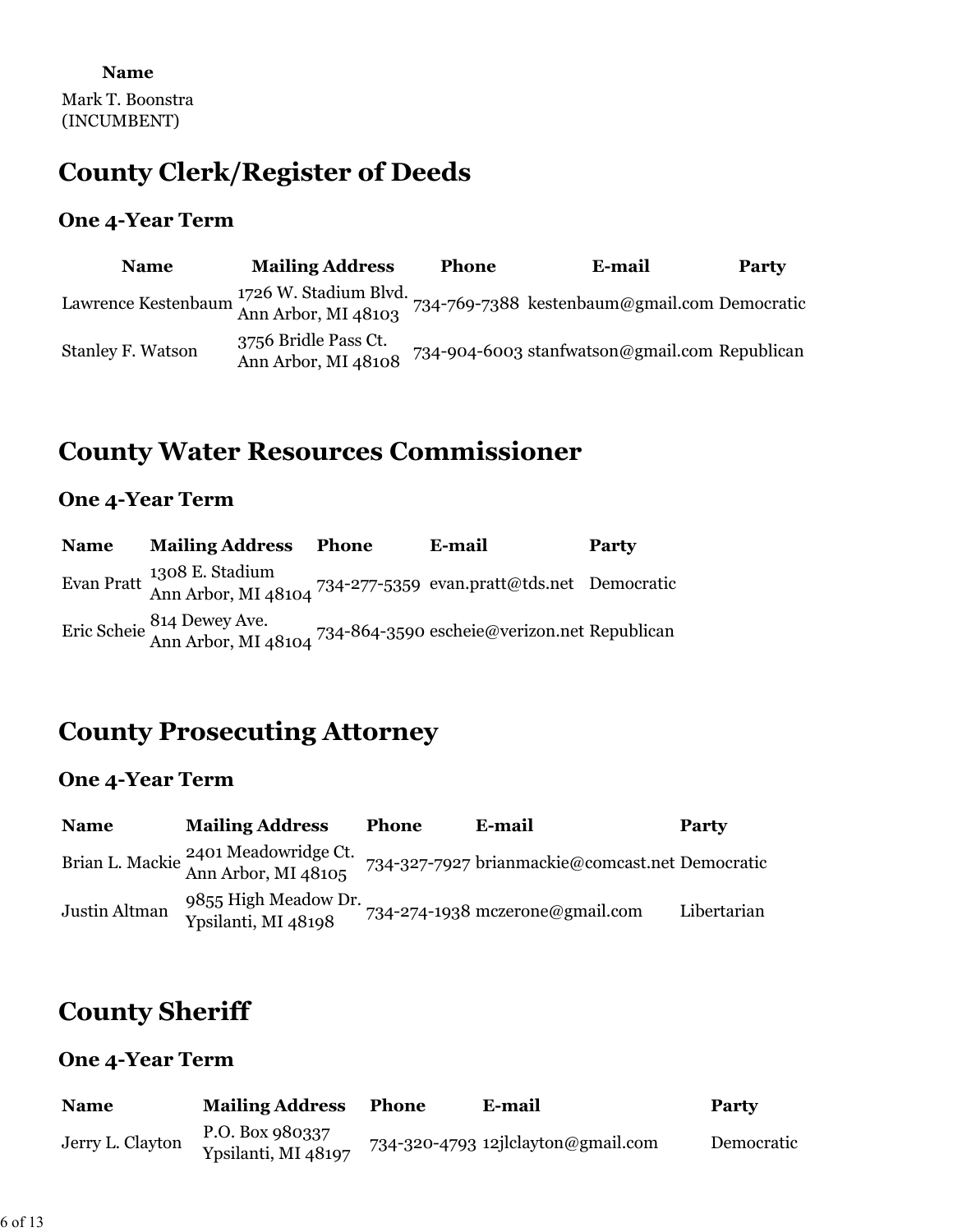Jeffrey R. Gallatin 409 S. Division Ann Arbor, MI 48104 734-368-0256 jeff@gallatin-enterprises.com Republican

### **County Treasurer**

#### **One 4-Year Term**

**Name Mailing Address Phone E-mail Party** Catherine McClary 2669 Page 734-926-0059 cmcclary@provide.net Democratic Marlene Chockley 2665 Five Mile Rd.<br>South Lyon, MI 48178 734-730-0795 mchockley@rc.net Republican

### **22nd Circuit Court Judge - Incumbent**

#### **One 6-Year Term**

**Name** Timothy P. Connors (INCUMBENT) Michael Woodyard

### **22nd Circuit Court Judge - Non-Incumbent**

#### **One 6-Year Term**

**Name** James A. Fink Carol Kuhnke

### **14A District Court Judge - Incumbent**

#### **One 6-Year Term**

#### **Name**

J. Cedric Simpson (INCUMBENT)

### **15th District Court Judge - Incumbent**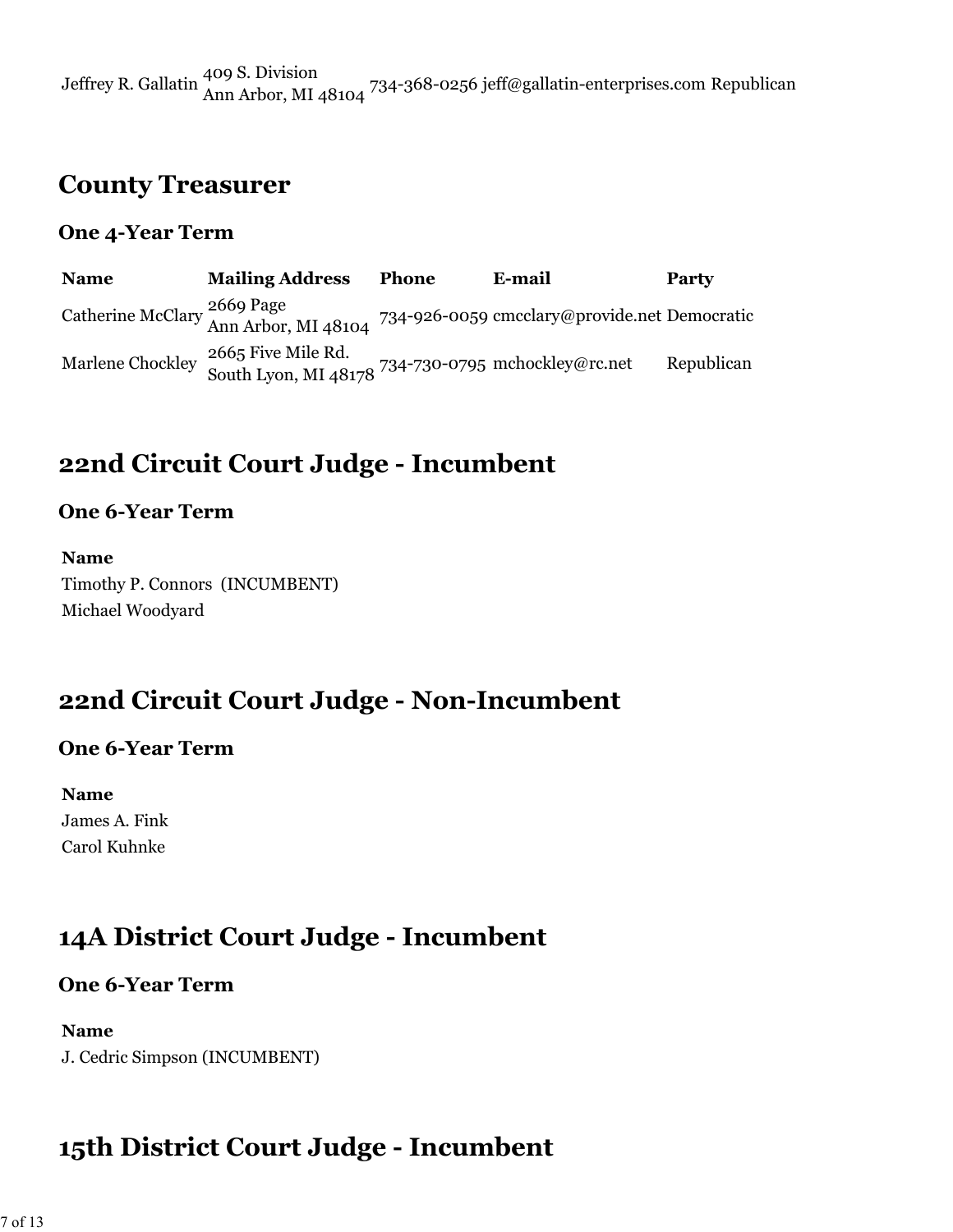#### **One 6-Year Term**

**Name** Joseph F. Burke (INCUMBENT)

# **County Probate Judge - Incumbent**

#### **One 6-Year Term**

**Name** Darlene A. O'Brien (INCUMBENT)

# **County Commissioner - District 1**

#### **One 2-Year Term**

| <b>Name</b>                                                | <b>Mailing Address Phone</b> | E-mail                                                               | <b>Party</b> |
|------------------------------------------------------------|------------------------------|----------------------------------------------------------------------|--------------|
| Rob Turner                                                 |                              | 209 Quiet Creek Ct. 734-475-3348 rturnerii@turnerelec.net Republican |              |
| Kent Martinez-Kratz 698 Old Forge Ct.<br>Chelsea, MI 48118 |                              | 734-433-1583 kkratz@jpsmail.org                                      | Democratic   |

### **County Commissioner - District 2**

#### **One 2-Year Term**

| <b>Name</b> | <b>Mailing Address</b>                                                                             | <b>Phone</b> | E-mail | <b>Party</b> |
|-------------|----------------------------------------------------------------------------------------------------|--------------|--------|--------------|
|             | Dan Smith 328 N. Pointe Dr.<br>Whitmore Lake, MI 48189 734-449-2985 elect@dan-smith.org Republican |              |        |              |

# **County Commissioner - District 3**

| <b>Name</b> | <b>Mailing Address Phone</b>                      | E-mail                                    | Party |
|-------------|---------------------------------------------------|-------------------------------------------|-------|
| Alicia Ping | 307 N. Harris<br>Saline, MI 48176                 | 734-218-0335 aping72@gmail.com Republican |       |
|             | Wesley Prater 8383 Warner Rd.<br>Saline, MI 48176 | 734-944-0808 prater808@aol.com Democratic |       |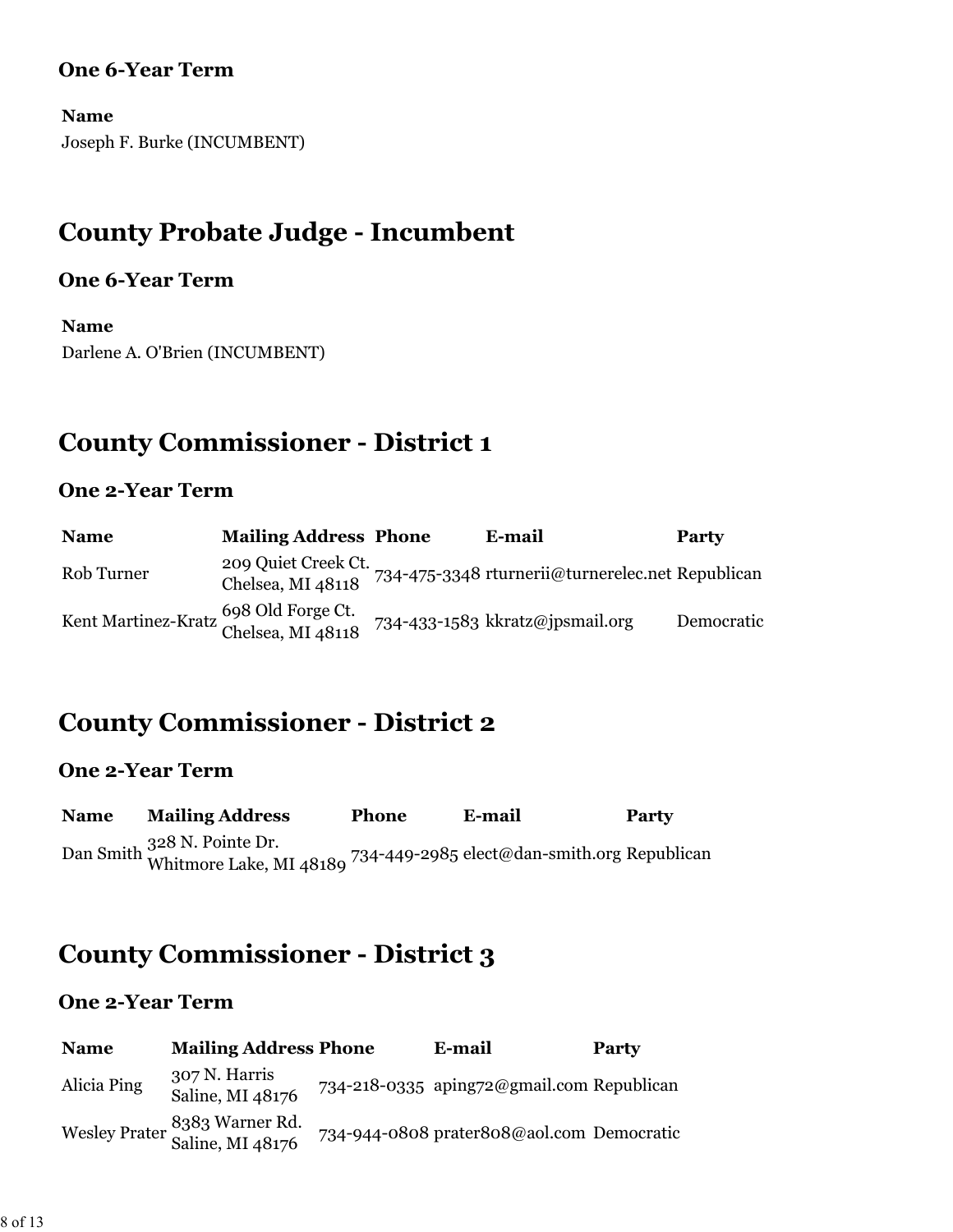# **County Commissioner - District 4**

### **One 2-Year Term**

| <b>Name</b> | <b>Mailing Address</b>                                                                                        | <b>Phone</b> | E-mail                                                                                                 | <b>Party</b> |
|-------------|---------------------------------------------------------------------------------------------------------------|--------------|--------------------------------------------------------------------------------------------------------|--------------|
|             | Richard Conn <sup>2487</sup> Spyglass Ct.<br>Ann Arbor, MI 48108 <sup>734-646-1744</sup> reconnected mail.com |              |                                                                                                        | Republican   |
|             |                                                                                                               |              | Felicia Brabec 3167 Crimson Ct.<br>Ann Arbor, MI 48108 734-223-9390 feliciabrabec@gmail.com Democratic |              |

### **County Commissioner - District 5**

#### **One 2-Year Term**

| <b>Name</b> | <b>Mailing Address</b>                                       | Phone            | E-mail                                    | Party      |
|-------------|--------------------------------------------------------------|------------------|-------------------------------------------|------------|
|             | Rolland Sizemore 7727 Tuttle Hill Rd.<br>Ypsilanti, MI 48197 | 734-482-7279 N/A |                                           | Democratic |
|             | Richard Deitering 13080 Rawsonville Rd.                      |                  | 734-323-4844 rcd_2@hotmail.com Republican |            |

## **County Commissioner - District 6**

#### **One 2-Year Term**

| <b>Name</b>       | <b>Mailing Address Phone</b>                                               | E-mail                                         | Party      |
|-------------------|----------------------------------------------------------------------------|------------------------------------------------|------------|
|                   | Ronnie D. Peterson 1146 Rue Willette<br>Ypsilanti, MI 48198                | 734-635-0797 rpeterson123@gmail.com Democratic |            |
| David H. Raaflaub | 432 Ainsworth Circle<br>Ypsilanti, MI 48197 734-320-9007 hraaflaub@aol.com |                                                | Republican |

# **County Commissioner - District 7**

| <b>Name</b> | <b>Mailing Address Phone</b> | E-mail                                                                                                  | <b>Party</b> |
|-------------|------------------------------|---------------------------------------------------------------------------------------------------------|--------------|
|             |                              | Andy LaBarre 2411 Meadowridge Ct.<br>Ann Arbor, MI 48105 734-945-1298 andy.labarre@gmail.com Democratic |              |
|             |                              | David Parker 3415 Richard<br>Ann Arbor. MI 48104 734-945-6094 dave@retireontime.net Republican          |              |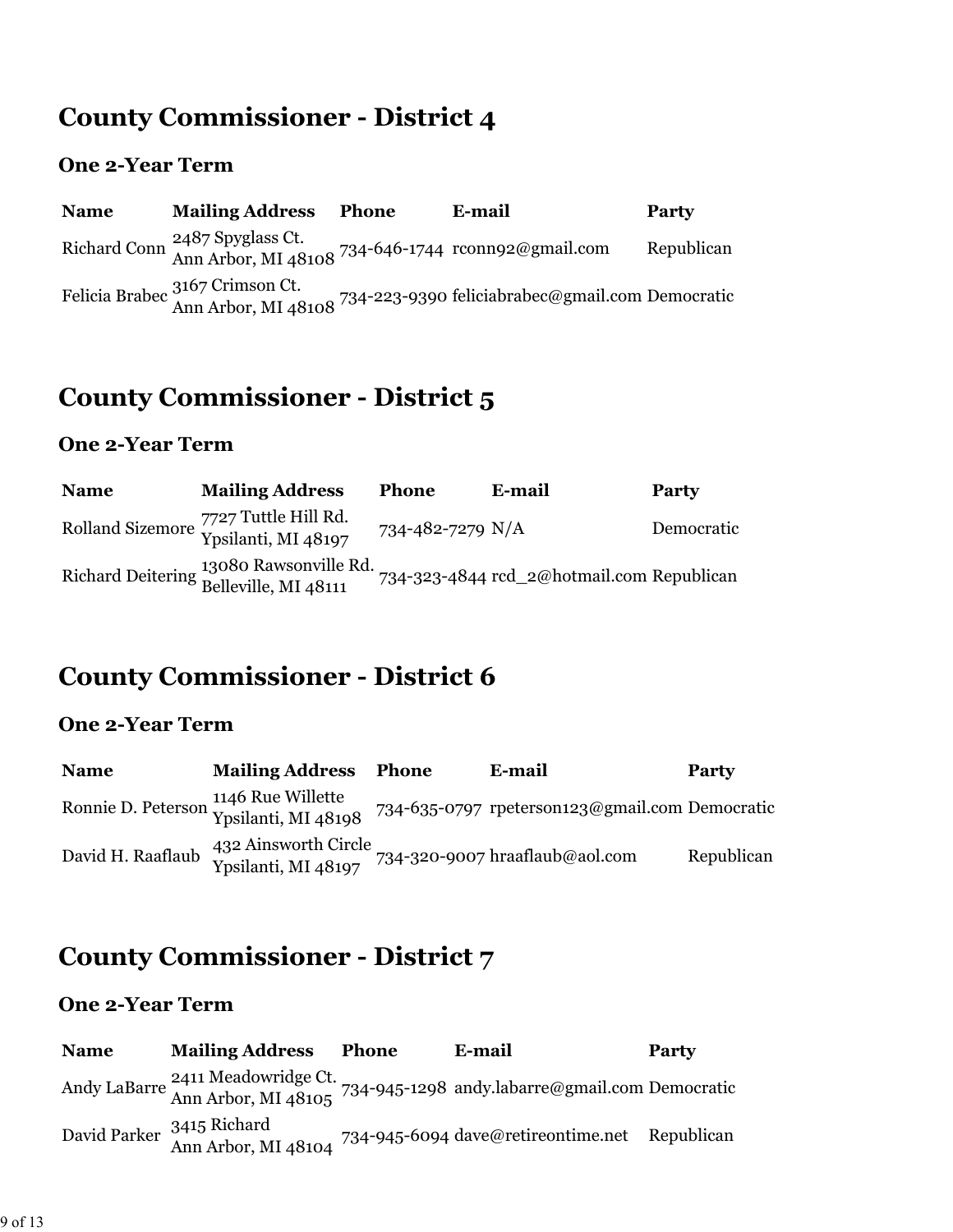# **County Commissioner - District 8**

#### **One 2-Year Term**

| <b>Name</b> | <b>Mailing Address</b>                  | <b>Phone</b> | E-mail                                                                                                   | Party      |
|-------------|-----------------------------------------|--------------|----------------------------------------------------------------------------------------------------------|------------|
|             |                                         |              | Yousef Rabhi 1121 Ferdon Road<br>Ann Arbor, MI 48104 734-353-9426 citizensforyousef@gmail.com Democratic |            |
| Joe Baublis | 1602 South Blvd.<br>Ann Arbor, MI 48104 |              | 734-320-0799 joebaublis@gmail.com                                                                        | Republican |

# **County Commissioner - District 9**

#### **One 2-Year Term**

| <b>Name</b> | <b>Mailing Address</b> | Phone | E-mail                                                                                                                           | <b>Party</b> |
|-------------|------------------------|-------|----------------------------------------------------------------------------------------------------------------------------------|--------------|
|             |                        |       | Conan Michael Smith <sup>234</sup> 8th St.<br>Ann Arbor, MI 48103 <sup>734-662-0268</sup> conanmichaelsmith@gmail.com Democratic |              |
| John Floyd  | 519 Sunset Rd.         |       | Ann Arbor, MI 48103 734-355-4764 john_floyd@me.com                                                                               | Republican   |

# **University of Michigan Board of Regents**

### **Two 8-year Terms**

|            | REP Horning, Dan        | 12 Washington Ste 200<br>Grand Haven, MI 49417 |
|------------|-------------------------|------------------------------------------------|
|            | REP Steele, Robert      | 1865 Superior Rd<br>Ypsilanti, MI 48198        |
|            | DEM Bernstein, Mark     | 2002 Scottwood Ave<br>Ann Arbor, MI 48104      |
|            | DEM Diggs, Shauna Ryder | 1300 E Lafayette Ste M-1<br>Detroit, MI 48207  |
| <b>LIB</b> | Hudler, James Lewis     | 17165 Fahrner Rd<br>Chelsea, MI 48118          |
| LIB        | Stempfle, Gregory Scott | 1726 Pearson<br>Ferndale, MI 48220             |
| UST        | Sanger, Joe             | 4119 Thackin Dr<br>Lansing, MI 48911           |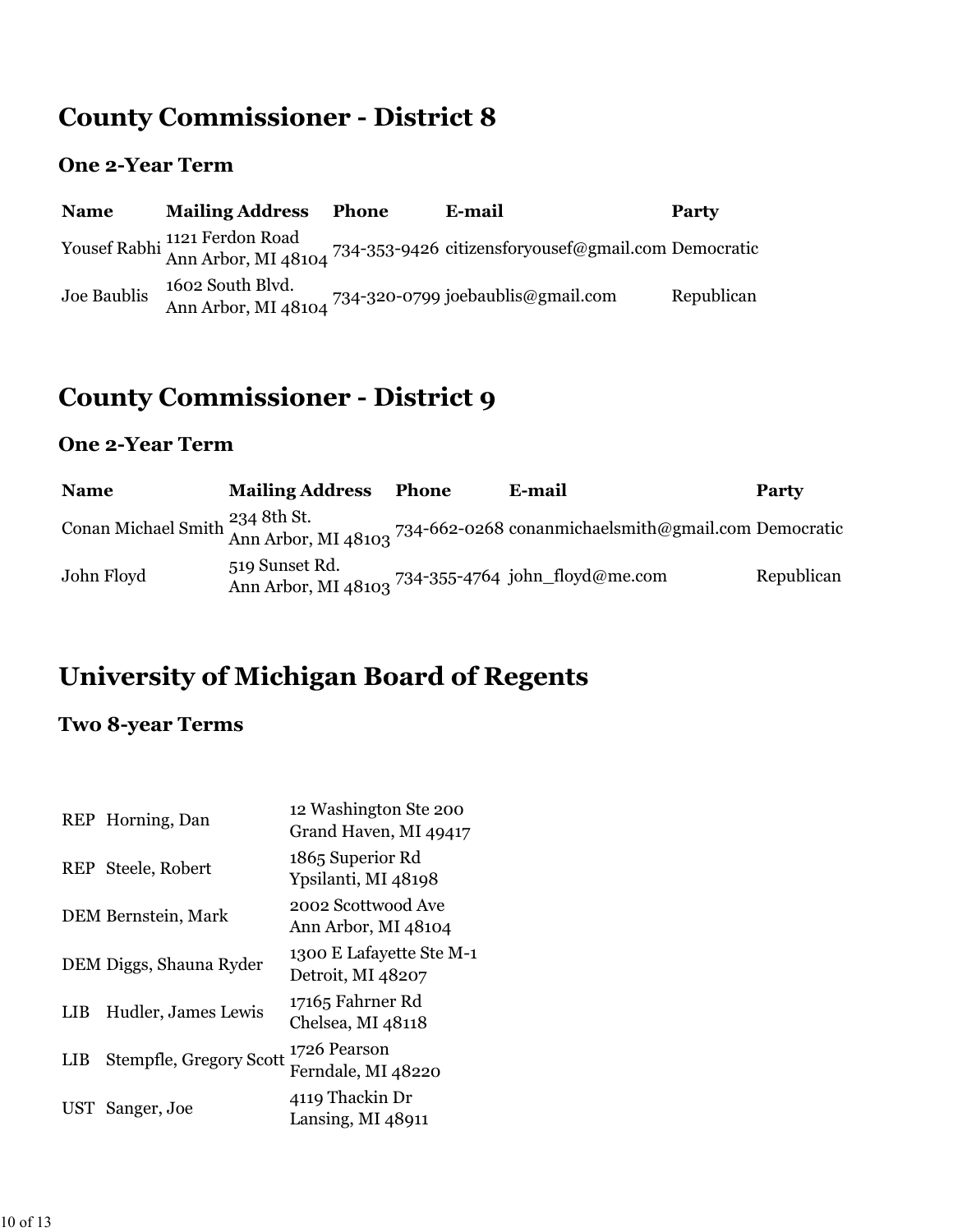| UST Van Sickle, Gerald T. | PO Box 38<br>Wellston, MI 49689                 |
|---------------------------|-------------------------------------------------|
| GRN Borregard, Eric       | 7544 Lake Hollow Ct<br>Dexter, MI 48130         |
| NLP Mattson, Nikki        | 3645 Partridge Path Apt 1<br>Ann Arbor, MI 4810 |

# **Michigan State University Board of Trustees**

### **Two 8-year Terms**

|            | REP Foster, Melanie   | 2561 Meadow Woods Dr<br>East Lansing, MI 48823   |
|------------|-----------------------|--------------------------------------------------|
|            | REP Sakwa, Jeff       | 3465 Hidden Oaks Ln<br>West Bloomfield, MI 48324 |
|            | DEM Ferguson, Joel    | 1341 Cambridge<br>Lansing, $MI$ 48911            |
|            | DEM Mosallam, Brian   | 35 Turnberry Ln<br>Dearborn, MI 48120            |
| <b>LIB</b> | Miller, Michael H.    | 6070 Carriage Hill Dr<br>East Lansing, MI 48823  |
|            | UST Mohr II, Bill     | 1665 20 Mile Rd<br>Kent City, MI 49330           |
|            | UST Young, Stephen J. | 3101 134th St<br>Hopkins, MI 49328               |
|            | GRN Clarke, Lloyd     | 5770 McGrandy Rd<br>Bridgeport, MI 48722         |
|            |                       |                                                  |

# **Wayne State University Board of Governors**

### **Two 8-year Terms**

| REP Busuito, Michael J.    | 2556 Amherst Rd<br>Troy, MI 48098               |
|----------------------------|-------------------------------------------------|
| REP Jasti, Satish B.       | 2995 Saddlewood Rd<br>West Bloomfield, MI 48324 |
| DEM O'Brien, Sandra Hughes | 16916 Abby Cir<br>Northville, MI 48167          |
| DEM Trent, Kim             | 2230 Hyde Park Rd<br>Detroit, MI 48207          |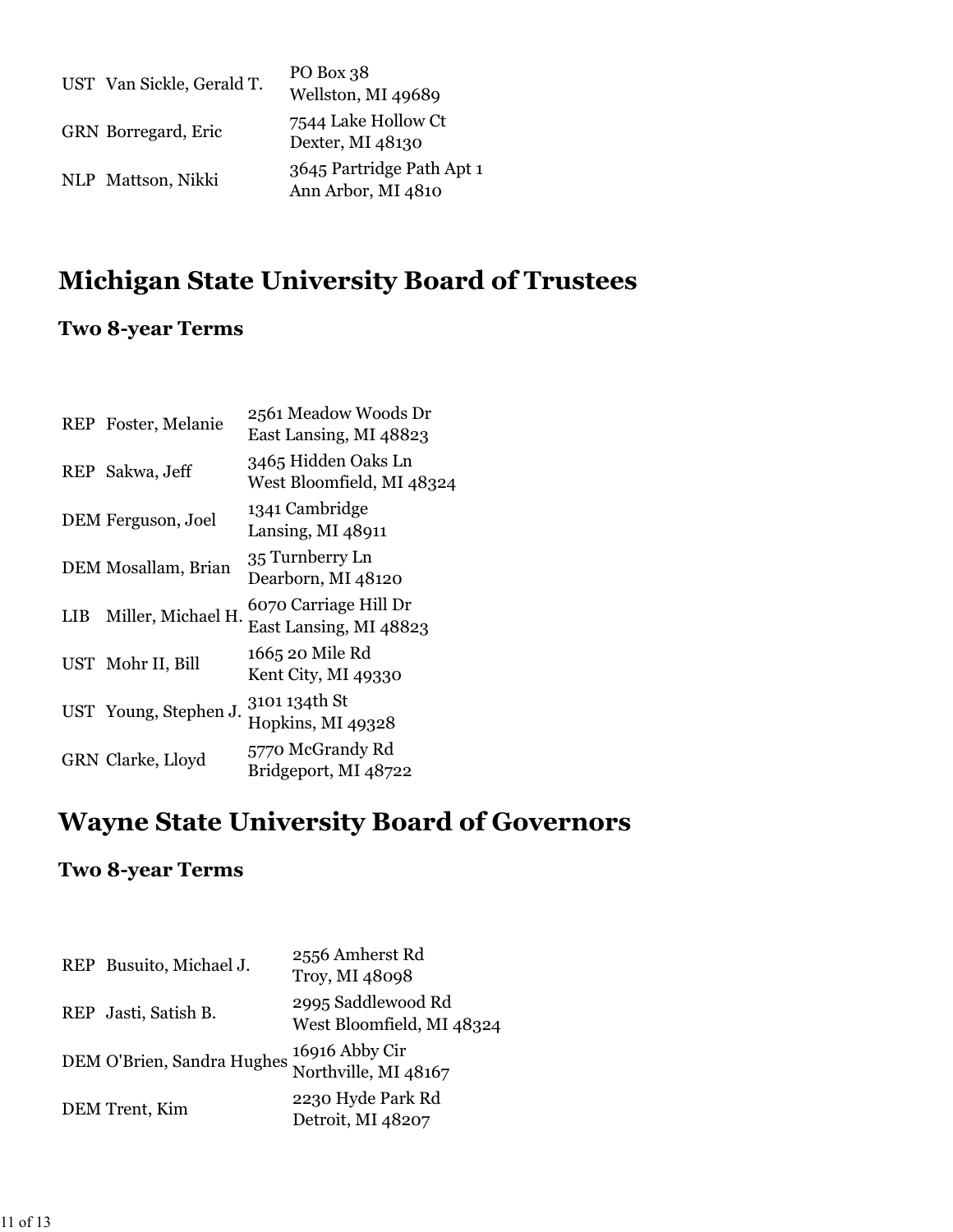| UST Gale, Robert               | PO Box 1313<br>Sterling Heights, MI 48311     |
|--------------------------------|-----------------------------------------------|
| UST Sosnowski, Marc J.         | 8488 Kinloch St<br>Dearborn Heights, MI 48127 |
| <b>GRN</b> Guttshall, Margaret | 4190 Kensington<br>Detroit, MI 48224          |
| GRN Redding, Latham            | 3520 Kensington<br>Detroit, MI 4822           |

### **Washtenaw Community College Board of Trustees**

#### **Two 6-year Terms**

| <b>Name</b>           | <b>Mailing Address</b>                                                  | <b>Phone</b> | E-mail                                                                       |
|-----------------------|-------------------------------------------------------------------------|--------------|------------------------------------------------------------------------------|
| Richard J. Landau     | 4880 Birdie Lane<br>Ann Arbor, MI 48103 734-865-1585 rjlandau@rjlps.com |              |                                                                              |
| Diana McKnight Morton |                                                                         |              | 2073 Garden Circle<br>Ann Arbor, MI 48103 734-994-4298 dmort4298@comcast.net |
| William Hazen Figg    | 8045 Shield Rd.<br>Dexter, MI 48130                                     |              | $734 - 646 - 8056$ brigg@comcast.net                                         |

### **Washtenaw Community College Board of Trustees - Partial Term ending 12/31/2014**

#### **One Partial Term**

**(WITHDRAWN)**

| <b>Name</b>            | <b>Mailing Address Phone</b> | E-mail                                                                     |
|------------------------|------------------------------|----------------------------------------------------------------------------|
| Patrick McLean         | 1010 Pearl St.               | Ypsilanti, MI 48197 <sup>614-</sup> 395-0466 patrickmcleanforwcc@gmail.com |
| <b>Graeme Rogerson</b> |                              |                                                                            |

**Oakland Community College Board of Trustees**

#### **Two 6-year Terms**

See the list of candidates filed at Oakland County Clerk's office

### **Schoolcraft College Board of Trustees**